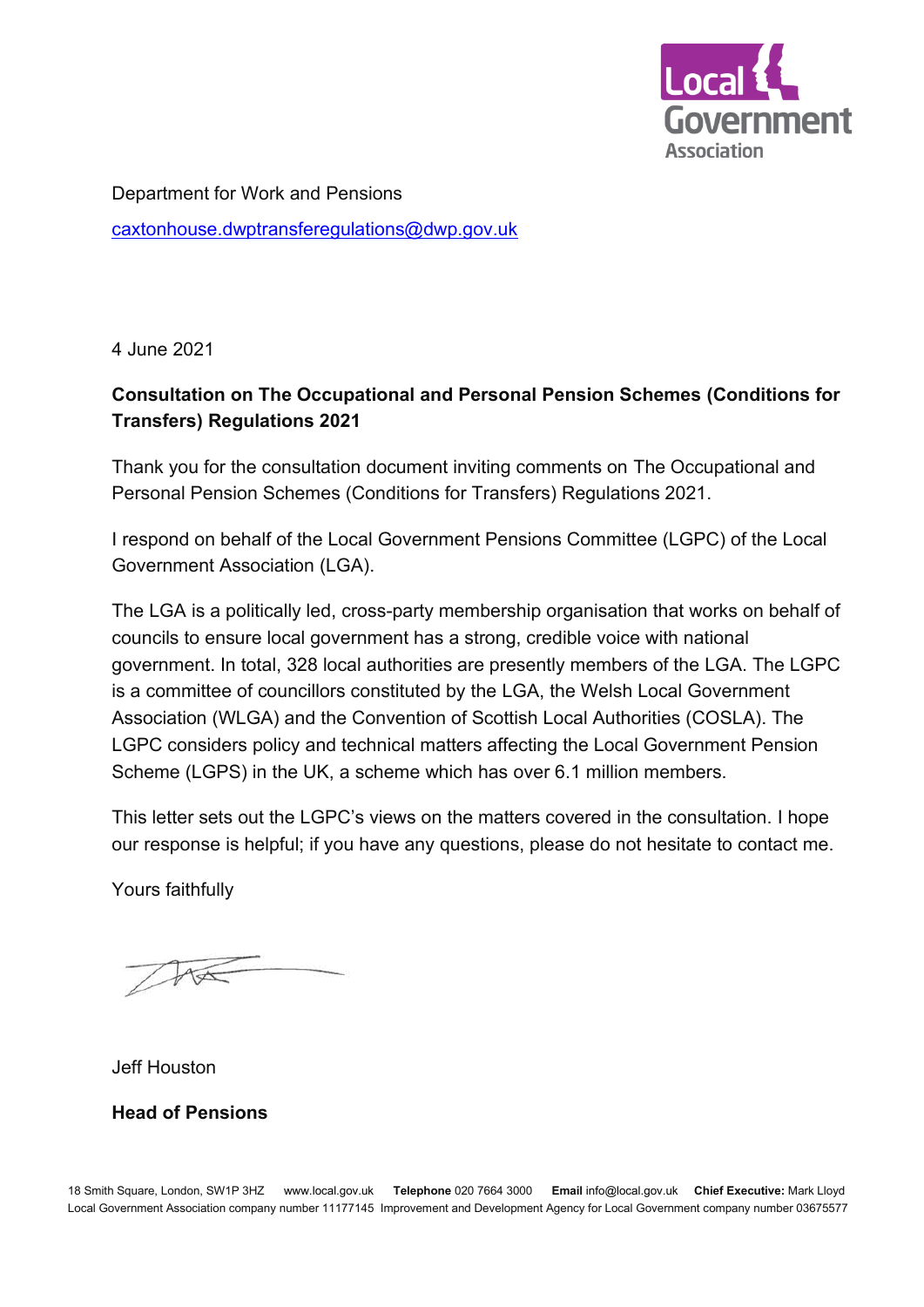#### **Annex 1: Specific consultation questions**

### **First condition**

1. Please provide details of any additional types of receiving scheme to which transfers should proceed without additional checks, including how they can be identified for the purposes of the regulations.

Draft regulation 3(3)(a) lists a scheme for persons in public service as established under the Public Service Pensions Act 2013 ('the Act'). This will capture transfers made to the reformed public service CARE schemes. It will not capture transfers made to the public service final salary legacy schemes (listed in schedule 5 of the Act), the majority of which were established under the Superannuation Act 1972.

Eligible transfers to the public service final salary legacy schemes retain final salary protection under section 20 and schedule 7 of the Act. We suggest draft regulation 3(3)(a) should be expanded to include such schemes.

### **Second and third conditions**

2. To what extent is the evidence requirement set out in the regulations to demonstrate an 'employment link' sufficient and how could it be strengthened?

We consider the evidence requirements set out in draft regulations 4 and 5 to be sufficient to demonstrate an 'employment link'.

In addition, we have the following comments:

• Part of the qualifying criteria to meet the second condition prescribes that the member must meet the minimum salary requirement specified in draft regulations 4(3)(c) and 5(5) (ie a weekly salary equivalent to the lower earnings limit). If this minimum criterion is not met, there is no option for the transfer to move on to the fourth condition and for the trustees or managers to assess whether there are any red or amber flags present. Is the policy intention that members who request a transfer to an occupational pension scheme must earn at least the lower earnings limit? If this is the case, then this policy may unduly impact on part time employees.

Secondly, this policy does not seem to satisfy the strategic objective set out in paragraph 24 of the consultation document 'we do not want to prevent…transfers where there is minimal or low risk of a pension scam'. We suggest that in this situation there should be an option for the transfer to move on to the fourth condition, allowing the trustees or administrators to assess whether there are red or amber flags present.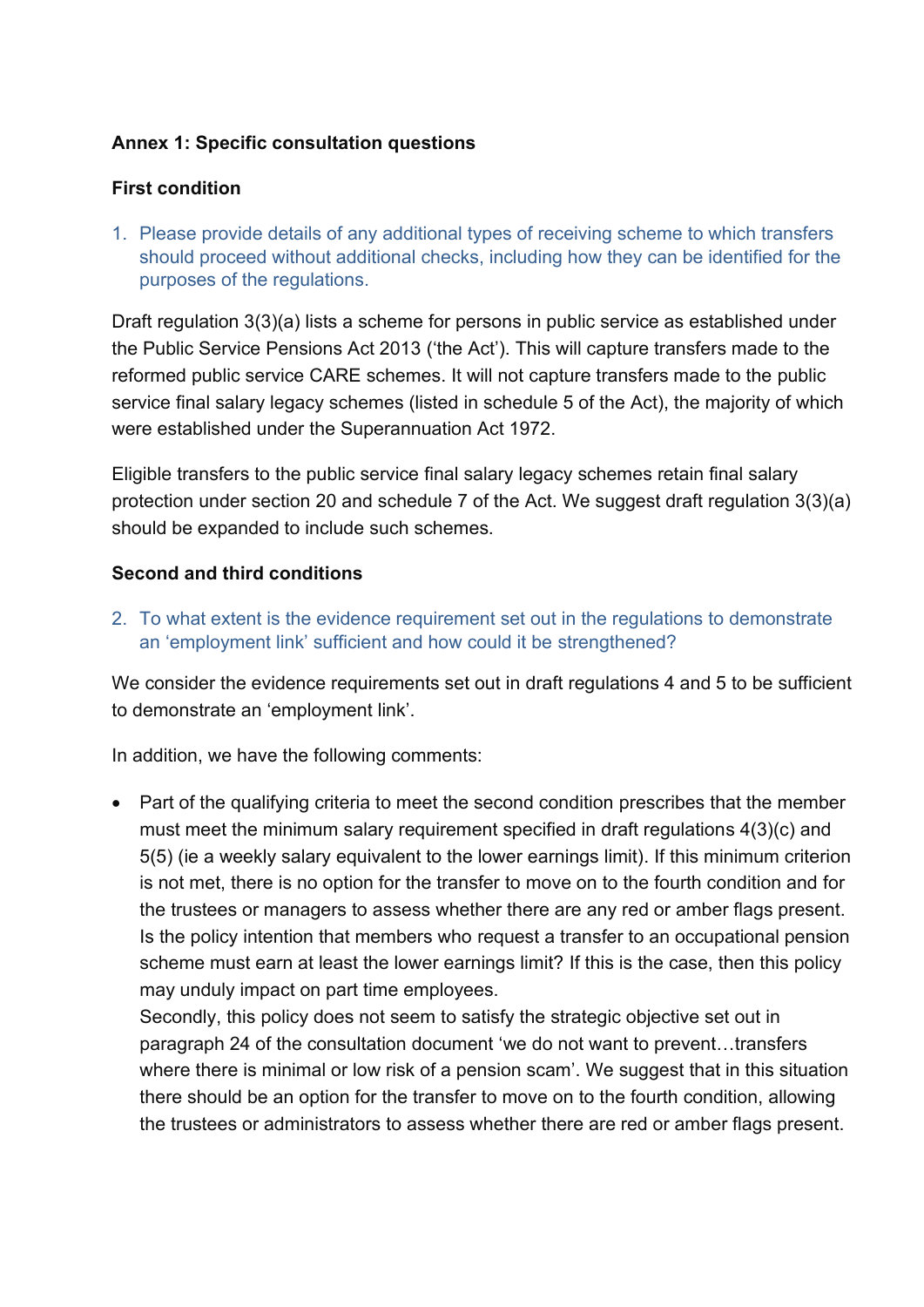- Under draft regulation 5(2), the second condition can be met where the member provides evidence that they have transferred to the same scheme within the previous 12 months. This means that this condition can be satisfied where the previous transfer was made before the draft regulations take effect. Also, for transfers made after the regulations take effect, the condition would be satisfied if the previous transfer was made by a different pension scheme that did not comply with the rules. For example, it may be possible for a scammer to engineer a previous transfer into the receiving scheme so that the second condition is met for the current transfer. We suggest draft regulation 5(2) is adjusted to make clear that 'within the period of 12 months' includes 'taking into account a period before the effective date of these regulations'.
- The consultation document and draft regulations do not set out what evidence would be needed to prove that the prescription in draft regulation 5(2) has been met. We suggest that specifying what evidence would be acceptable in guidance or regulation would be helpful. It may also make it more difficult for a scam scheme to prove that a previous transfer has taken place. We suggest reference to draft regulations 5(3) and 5(4) is added to draft regulation 5(2) to clearly set out what evidence is required.
- Draft regulation 5(4) references 'the last 3 months' and 'the last 3 months of the member's employment'. We understand that the intention is that the 3 months end with the date the transferring scheme received the transfer request. We suggest that the references to the 'last 3 months' in draft regulation 5(4) are amended to reflect the intention.
- Draft regulation 5(4) confirms that employee and employer pension contributions will also need to be paid into the receiving scheme so as not to raise an amber flag. However, there is no legislative requirement to demonstrate that the money has actually been paid into the bank account of the receiving pension scheme, only that a copy of payment schedule should be provided, presumably this will be rectified in the final regulations. If not, then we suggest this flag is removed as obtaining a copy of a payment schedule does not prove the monies have been paid into the bank account of the receiving pension scheme.

### 3. How could the evidence requirement for 'residency link' work in practice?

We have the following comments regarding the 'residency link':

- There appears to be an error in draft regulation 7(3), we think the regulatory reference should be to regulation 6(3)(a) and 6(3)(b).
- Part of the qualifying criteria to meet the third condition prescribes that the member must be a resident in the same financial jurisdiction (draft regulations 6(3)(a) and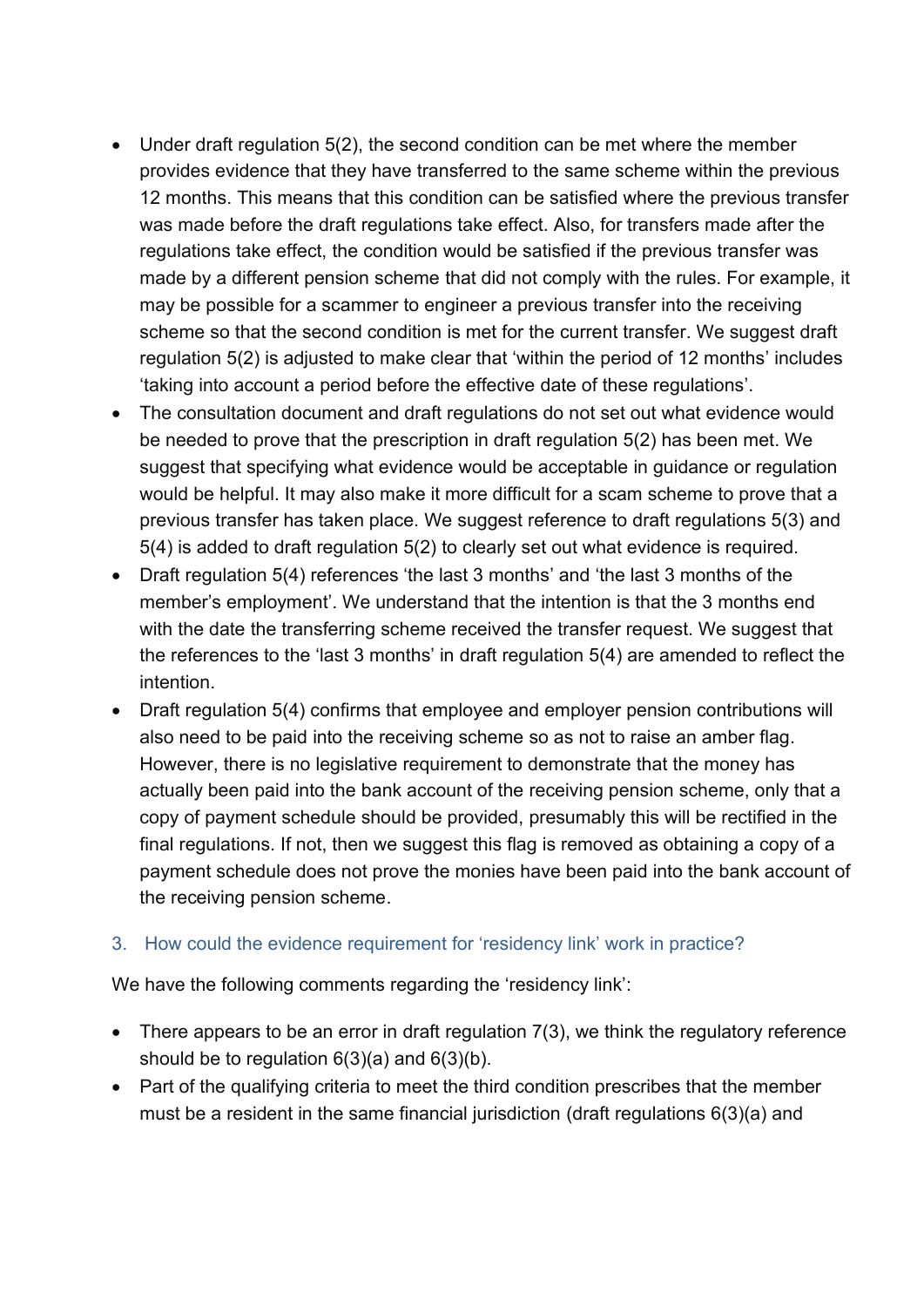7(3)). If this minimum criterion is not met, there is no option for the transfer to move on to the fourth condition and for the trustees or scheme managers to assess whether there are any red or amber flags present. Is the policy intention that a member who wishes to transfer to a QROPS, must be resident in the same financial jurisdiction as the one in which the QROPS is established? If this is the case then the policy seems to contradict section 244B of the Finance Act 2004, which excludes the transfer from the overseas transfer charge if the member is resident in the country or territory in which the QROPS, that is an occupational pension scheme, is established. By extension, a transfer to a QROPS established in a different country is permitted but is subject to the overseas transfer charge. We believe that in this situation there should be an option for the transfer to move on to the fourth condition, allowing the trustees or managers to assess whether there are red or amber flags present.

- Draft regulation 7(4) says that temporary absences of residence may be included when considering whether the member was resident in the financial jurisdiction for the entirety of the six-month period ending with the date the transferring scheme receive the transfer request. To avoid confusion, we suggest that "may be included" is changed to "is included". Regulation 7(4) then limits this by saying that temporary absences are only included in so far as the total absence from the jurisdiction in question does not exceed 30 days. Is the intention that absence before the start of the six-month period is included in this? For example, if the member in the six-month period has an absence of 10 days but also had a separate absence of 21 days before the start of the six-month period, was the member resident in the jurisdiction for the entirety of the six-month period?
- It would be helpful if examples of the documentation the member needs to provide to satisfy the third condition could be published. TPR guidance may be the appropriate medium. The majority of overseas transfers are made to the European Union, Australia and the USA. The transferring scheme could request the specific standard residency documentation used by these countries instead of requesting 'formal residency documentation in the financial jurisdiction concerned'. This approach should assist both members and the transferring scheme administrators.

### **Fourth condition**

#### 4. How should the 'red flags' as set out in the regulations work in practice?

We have the following comments to make:

• The member will need to be clearly informed what the red flags represent, and what the impact would be if a red flag is present. We believe a flow chart should be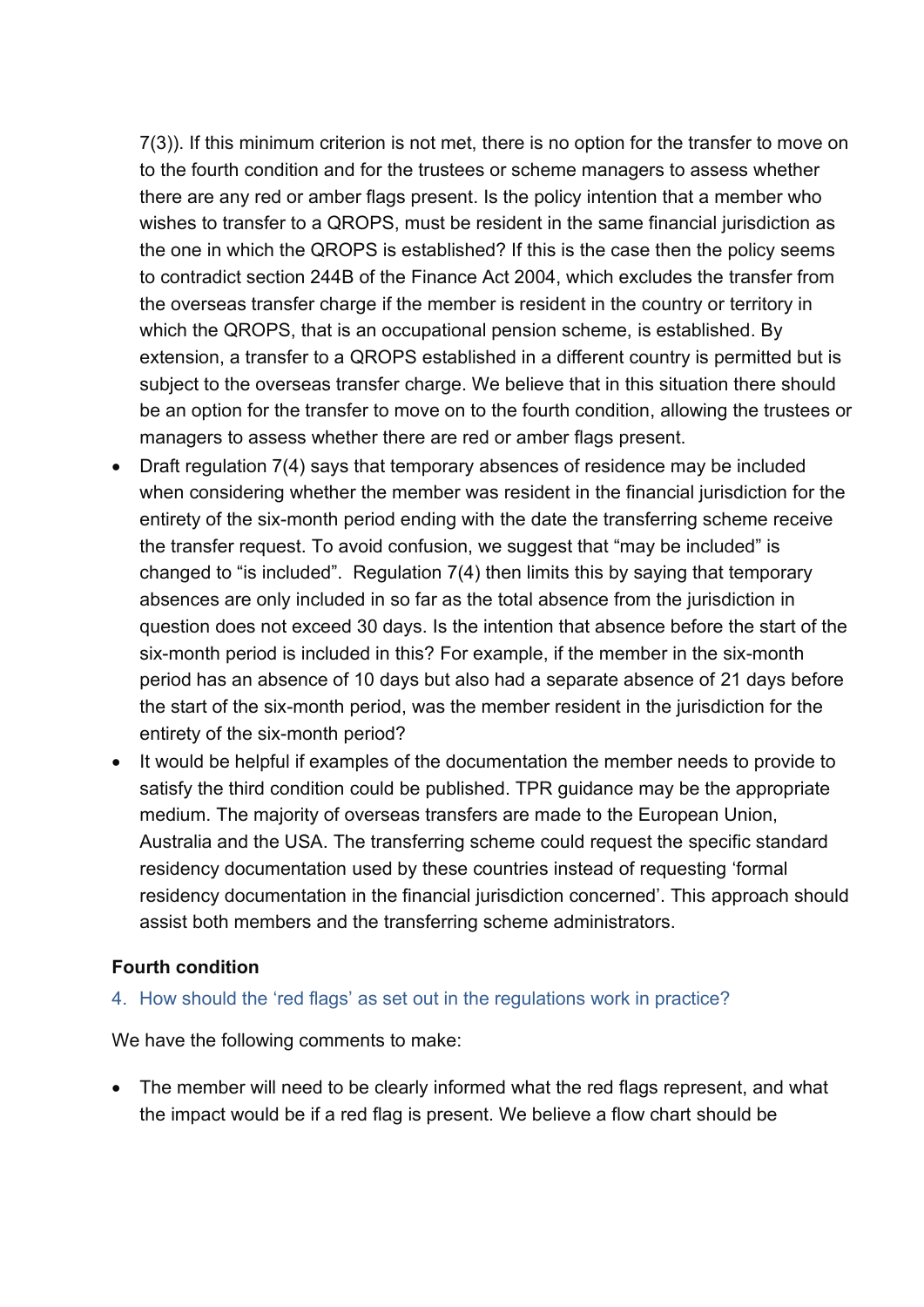developed that can be used industry wide showing the member the steps they need to take when considering transferring their benefits. This would include all four conditions, when to obtain financial advice and MaPS guidance. If a standard approach can be implemented this will make it easier for all stakeholders who participate in the transfer process.

- Will there be any transitional arrangements to cover those cases where a request for a transfer was made before the regulations take effect and the transfer payment will be paid after the effective date?
- Draft regulations  $4(3)(c)$ ,  $5(5)$ ,  $6(3)(a)$  and  $7(3)$  effectively create a red flag where the member is transferring to an occupational pension scheme and is not earning a weekly salary equivalent to the lower earnings limit, or is transferring to a QROPS and is not resident in the same financial jurisdiction in which the QROPS is established. As we have mentioned in our responses to questions 2 and 3, we suggest that if these situations occur there should be an option for the transfer to move on to the fourth condition and for the trustees or managers to assess whether there are any red or amber flags present.

## 5. How should the 'amber flags' as set out in the regulations work in practice?

We have the following comments to make:

- The member will need to be clearly informed what the amber flags represent, and what the impact would be if an amber flag is present. We believe a flow chart should be developed that can be used industry wide showing the member the steps they need to take when considering transferring their benefits. This would include all four conditions, when to obtain financial advice and MaPS guidance. If a standard approach can be implemented this will make it easier for all stakeholders who participate in the transfer process.
- Regarding the amber points themselves, we are unclear how the scheme administrator from an unfunded defined benefit scheme would have the necessary knowledge or understanding to identify high risk or unregulated investments, unclear or high fees and unclear, complex or unorthodox investment structures. Will TPR provide this information in guidance, or will schemes be expected to seek actuarial advice?

Secondly, if the trustees or managers do not feel qualified to assess the fees and investments adequately, they may choose to direct most or all members to take MaPS guidance before proceeding with a transfer. Such an approach would reduce the risk of scams and their impact on the member and the transferring scheme, though it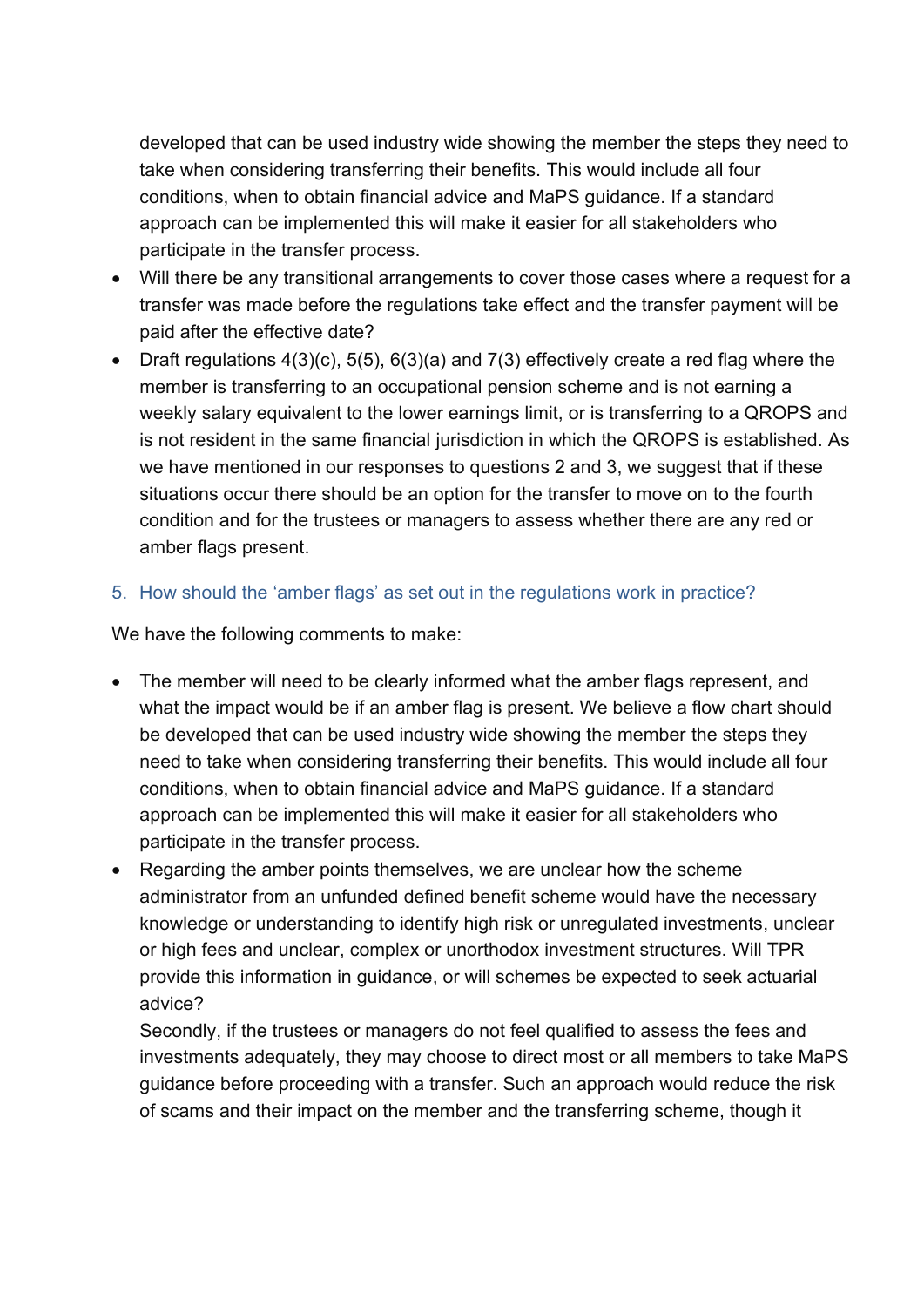would also increase demand for the service offered by MaPS. Any delays in accessing that guidance could impact the transferring scheme's ability to meet statutory deadlines related to pension transfers.

- Draft regulations  $4(3)(c)$ ,  $5(5)$ ,  $6(3)(a)$  and  $7(3)$  effectively create red flags where the member is transferring to an occupational pension scheme and is not earning a weekly salary equivalent to the lower earnings limit, or is transferring to a QROPS and is not resident in the same financial jurisdiction in which the QROPS is established. As we have mentioned in our responses to questions 2 and 3, we suggest that if these situations occur there should be an option for the transfer to move on to the fourth condition and for the trustees or managers to assess whether there are any red or amber flags present.
- 6. Do you have any views on how the requirement to take scams specific guidance from MaPS can work in practice when the pension saver has already taken financial advice?

We have the following comments to make:

- The purpose of the MaPS guidance is to make the member aware of pension scams. This is completely different to financial advice. How will this guidance take place? In our view it would be appropriate to offer face to face appointments for those members who are not comfortable with digital communications.
- The member will also need to have to hand the information that has triggered the amber flag though there does not seem to be any legislative requirement for them to do so.
- We are unclear how the MaPS guidance will work. For example, will all users receive the same information or will it be targeted based on the amber flags identified by the transferring scheme. If the information is to be targeted, then there will need to be some form of requirement for the transferring scheme to share the information with both the member and MaPS. If the information is not to be targeted, then any guidance from MaPS will need to be mindful as to the reason why the amber flag was identified in the first place.
- 7. Annex 3 sets out the proposed list of standard questions that trustees and schemes managers should use to help determine the presence of red or amber flags. Do these questions provide a comprehensive list, which if any questions are not needed and what other questions should be included?

We have the following comments to make: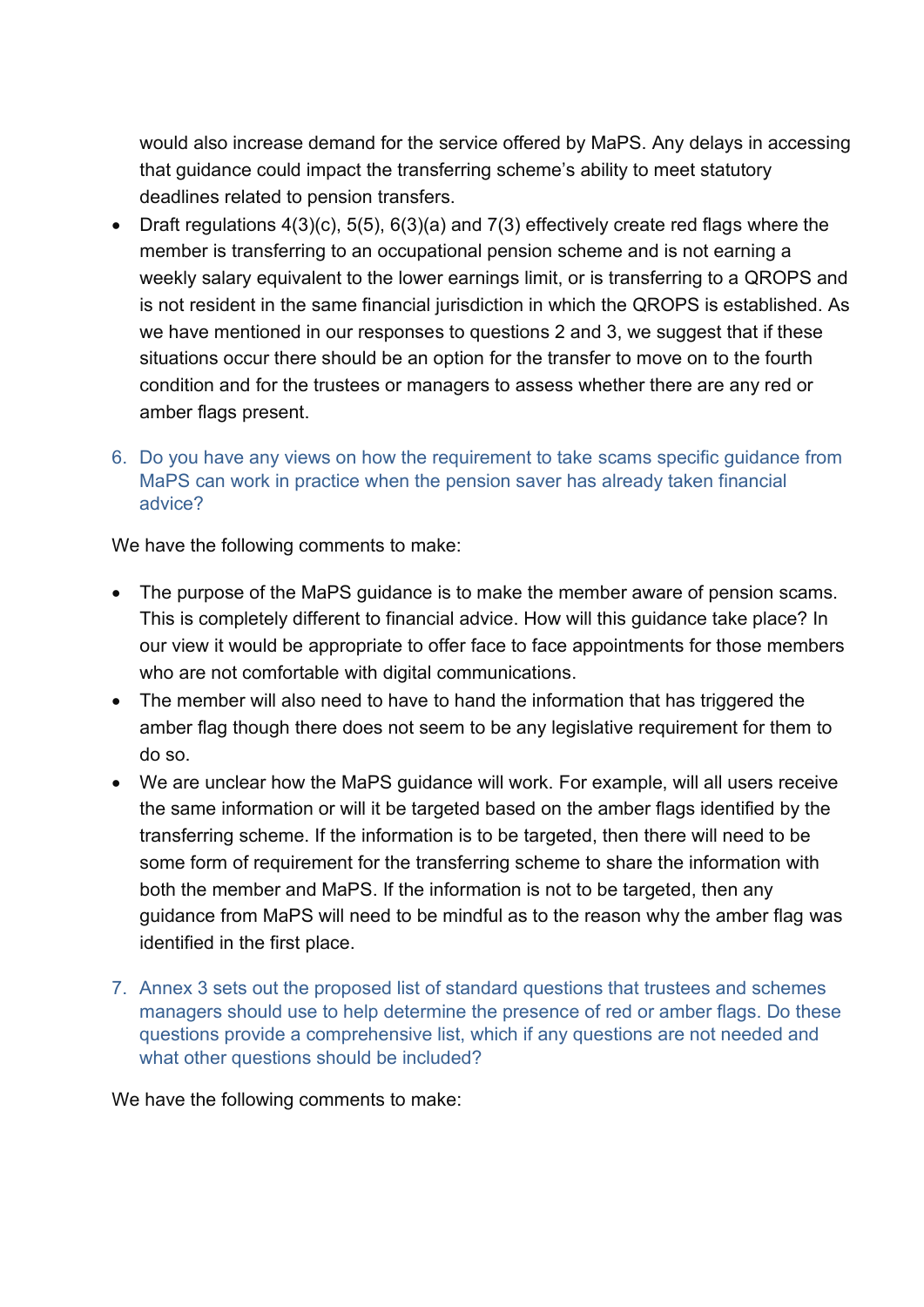- Paragraph 51 assumes that trustees or managers know, when a member requests a statement of entitlement, the destination to which the member is considering transferring their pension scheme benefits. If this is the case, it is easy to determine which questions are relevant to the destination. However, in our experience this is not how the transfer process works. A member requests a statement of entitlement and it is only when the transfer forms are returned (with all the necessary evidence, certification etc) that the trustees or managers know the final destination. If the standard questions in Annex 3 are not included with the statement of entitlement, this will cause delays to an already a lengthy process. We believe the questions in Annex 3 should be included with the statement of entitlement together with a flow chart indicating when they should be completed. This approach will then simply expand on the existing transfer process.
- Whilst the content of the questions is appropriate, we suggest that they are restructured in order to elicit a positive response from the member (as opposed to a simple 'yes/no'), as follows:
	- Question 2 assumes that the person who advised or recommended the member to transfer is the same person as referenced in question 1. This might not be the case. We suggest inserting an additional question to identify this point.
	- Question 2 suggest changing to 'How were you initially approached to request a transfer?' and give examples including 'your employer'.
	- Question 3 suggest remove 'If already known'. If we include 'your employer' at Q2 then the member must know who approached them about the transfer.
	- Question 5 suggest changing to 'Were you offered an incentive to transfer? For example…' that way an incentive not on the list might be forthcoming.
	- Question 6 suggest changing to 'How will your money be invested? For example...' this will ensure that the member asks the receiving scheme the right question and must elicit a response.
	- Question 6 does not address the prescription draft regulations  $8(5)(a)$ , (c) or (d) concerning whether the investments are high risk or unregulated, the structures are unclear, complex or unorthodox and whether there are overseas investments. We suggest inserting additional questions to identify these points.
	- Question 8 suggest changing to 'What are the costs and charges for your new arrangement? For example…' this will ensure that the member asks the receiving scheme the right question and must elicit a response.
	- Question 9(d) the outcome is the wrong way around. The question asks if it is the first time the member has dealt with the advisor/firm, yet the answer states if 'yes'